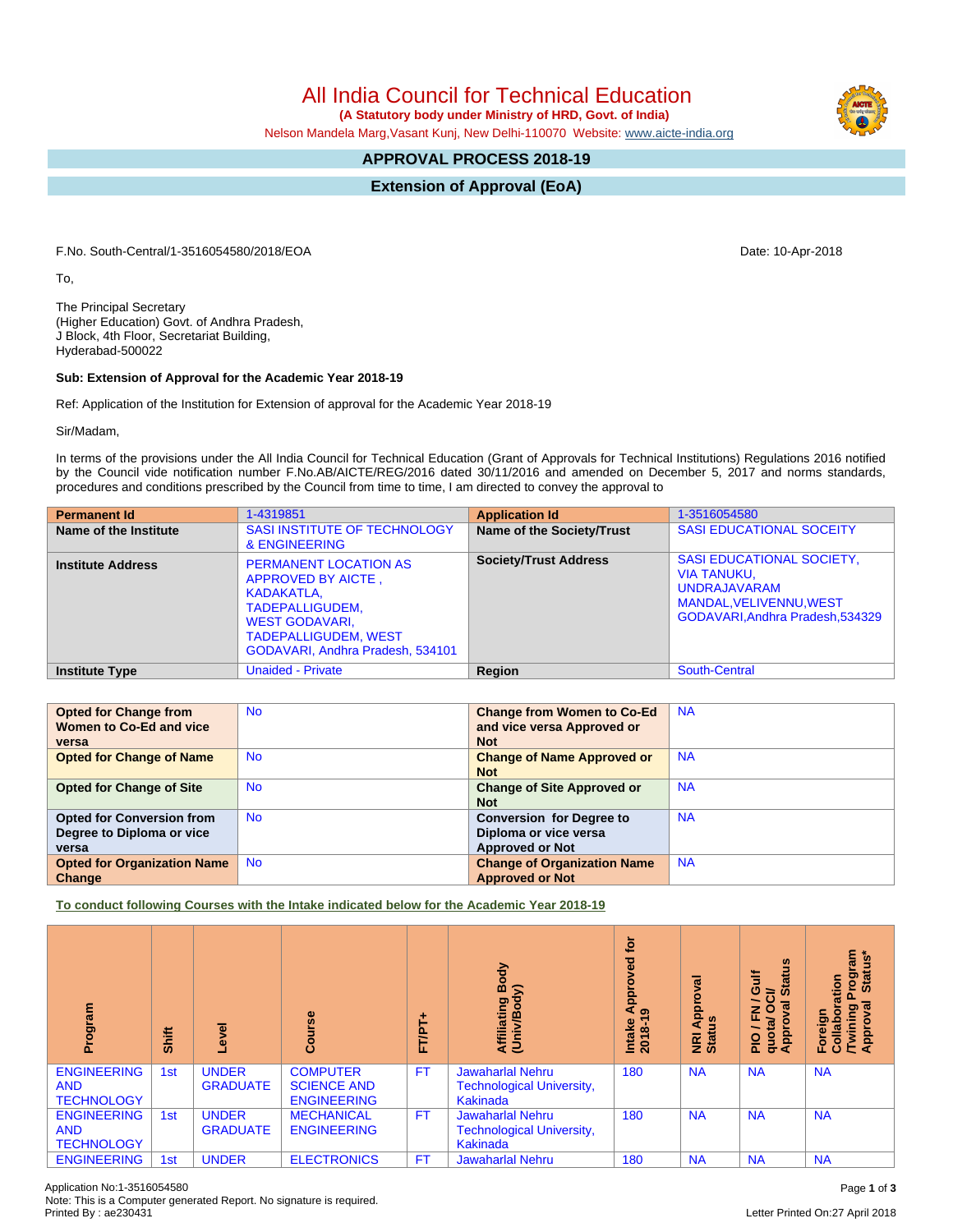| <b>AND</b><br><b>TECHNOLOGY</b>                       |                 | <b>GRADUATE</b>                 | <b>AND</b><br><b>COMMUNICATION</b><br><b>S ENGINEERING</b>                                             |           | <b>Technological University,</b><br>Kakinada                                          |                 |           |           |           |
|-------------------------------------------------------|-----------------|---------------------------------|--------------------------------------------------------------------------------------------------------|-----------|---------------------------------------------------------------------------------------|-----------------|-----------|-----------|-----------|
| <b>ENGINEERING</b><br><b>AND</b><br><b>TECHNOLOGY</b> | 1st             | <b>UNDER</b><br><b>GRADUATE</b> | <b>INFORMATION</b><br><b>TECHNOLOGY</b>                                                                | FT        | <b>Jawaharlal Nehru</b><br><b>Technological University,</b><br><b>Kakinada</b>        | 60              | <b>NA</b> | <b>NA</b> | <b>NA</b> |
| <b>MANAGEMEN</b><br>T.                                | 1st             | <b>POST</b><br><b>GRADUATE</b>  | <b>MASTERS IN</b><br><b>BUSINESS</b><br><b>ADMINISTRATION</b>                                          | <b>FT</b> | <b>Jawaharlal Nehru</b><br><b>Technological University,</b><br><b>Kakinada</b>        | 120             | NA        | <b>NA</b> | <b>NA</b> |
| <b>ENGINEERING</b><br><b>AND</b><br><b>TECHNOLOGY</b> | 1st             | <b>POST</b><br><b>GRADUATE</b>  | <b>COMPUTER</b><br><b>SCIENCE AND</b><br><b>ENGINEERING</b>                                            | <b>FT</b> | <b>Jawaharlal Nehru</b><br><b>Technological University,</b><br><b>Kakinada</b>        | 18<br>18        | <b>NA</b> | <b>NA</b> | <b>NA</b> |
| <b>ENGINEERING</b><br><b>AND</b><br><b>TECHNOLOGY</b> | 1st             | <b>POST</b><br><b>GRADUATE</b>  | <b>VLSI AND</b><br><b>EMBEDDED</b><br><b>SYSTEMS</b>                                                   | <b>FT</b> | <b>Jawaharlal Nehru</b><br><b>Technological University,</b><br><b>Kakinada</b>        |                 | <b>NA</b> | <b>NA</b> | <b>NA</b> |
| <b>ENGINEERING</b><br><b>AND</b><br><b>TECHNOLOGY</b> | 1st             | <b>POST</b><br><b>GRADUATE</b>  | <b>POWER</b><br><b>ELECTRONICS</b>                                                                     | <b>FT</b> | <b>Jawaharlal Nehru</b><br><b>Technological University,</b><br>Kakinada               | 18              | <b>NA</b> | <b>NA</b> | <b>NA</b> |
| <b>ENGINEERING</b><br><b>AND</b><br><b>TECHNOLOGY</b> | 1st             | <b>UNDER</b><br><b>GRADUATE</b> | <b>ELECTRICAL AND</b><br><b>ELECTRONICS</b><br><b>ENGINEERING</b>                                      | <b>FT</b> | <b>Jawaharlal Nehru</b><br><b>Technological University,</b><br><b>Kakinada</b>        | 120             | <b>NA</b> | <b>NA</b> | <b>NA</b> |
| <b>ENGINEERING</b><br><b>AND</b><br><b>TECHNOLOGY</b> | 1st             | <b>POST</b><br><b>GRADUATE</b>  | <b>COMPUTER</b><br><b>AIDED DESIGN &amp;</b><br><b>COMPUTER</b><br><b>ADIDED</b><br><b>MANUFACTURE</b> | FT        | <b>Jawaharlal Nehru</b><br><b>Technological University,</b><br><b>Kakinada</b>        | $\overline{18}$ | NA        | <b>NA</b> | <b>NA</b> |
| <b>ENGINEERING</b><br><b>AND</b><br><b>TECHNOLOGY</b> | 1st             | <b>UNDER</b><br><b>GRADUATE</b> | <b>CIVIL</b><br><b>ENGINEERING</b>                                                                     | <b>FT</b> | <b>Jawaharlal Nehru</b><br><b>Technological University,</b><br><b>Kakinada</b>        | 60              | <b>NA</b> | <b>NA</b> | <b>NA</b> |
| <b>ENGINEERING</b><br><b>AND</b><br><b>TECHNOLOGY</b> | 2 <sub>nd</sub> | <b>DIPLOMA</b>                  | <b>MECHANICAL</b><br><b>ENGINEERING</b>                                                                | FT        | <b>State Board of Technical</b><br><b>Education and Training,</b><br>Hyderabad        | 60              | <b>NA</b> | <b>NA</b> | <b>NA</b> |
| <b>ENGINEERING</b><br><b>AND</b><br><b>TECHNOLOGY</b> | 2 <sub>nd</sub> | <b>DIPLOMA</b>                  | <b>ELECTRONICS</b><br><b>AND</b><br><b>COMMUNICATION</b><br><b>S ENGINEERING</b>                       | <b>FT</b> | <b>State Board of Technical</b><br><b>Education and Training,</b><br><b>Hyderabad</b> | 60              | <b>NA</b> | <b>NA</b> | <b>NA</b> |
| <b>ENGINEERING</b><br><b>AND</b><br><b>TECHNOLOGY</b> | 1st             | <b>POST</b><br><b>GRADUATE</b>  | <b>COMMUNICATION</b><br><b>ENGINEERING</b><br><b>AND SIGNAL</b><br><b>PROCESSING</b>                   | <b>FT</b> | <b>Jawaharlal Nehru</b><br><b>Technological University,</b><br><b>Kakinada</b>        | 18              | <b>NA</b> | <b>NA</b> | <b>NA</b> |
| <b>ENGINEERING</b><br><b>AND</b><br><b>TECHNOLOGY</b> | 2 <sub>nd</sub> | <b>DIPLOMA</b>                  | <b>ELECTRICAL AND</b><br><b>ELECTRONICS</b><br><b>ENGINEERING</b>                                      | <b>FT</b> | <b>State Board of Technical</b><br><b>Education and Training,</b><br>Hyderabad        | 60              | <b>NA</b> | <b>NA</b> | <b>NA</b> |

+FT –Full Time,PT-Part Time

# Punitive Action against the Institute

## **Course(s) Applied for Closure by the Institute for the Academic Year 2018-19**

| Program                                               | <b>Shift</b> | Level                           | Course                                 | $FT/PT+$ | <b>Affiliating Body (Univ/Body)</b>                              | <b>Course Closure</b><br><b>Status</b> |
|-------------------------------------------------------|--------------|---------------------------------|----------------------------------------|----------|------------------------------------------------------------------|----------------------------------------|
| <b>ENGINEERING</b><br><b>AND</b><br><b>TECHNOLOGY</b> | 1st          | <b>UNDER</b><br><b>GRADUATE</b> | <b>PETROLEUM</b><br><b>ENGINEERING</b> |          | Jawaharlal Nehru<br><b>Technological University,</b><br>Kakinada | Approved                               |

+FT-Full Time,PT-Part Time

\$ Due to non-submission of NOC's from University / Board and / or State Government

In case of any differences in content in this Computer generated Extension of Approval Letter, the content/information as approved by the Executive Council / General Council as available on the record of AICTE shall be final and binding.

Strict compliance of Anti-Ragging Regulation: - Approval is subject to strict compliance of provisions made in AICTE Regulation notified vide F. No. 37-3/Legal/AICTE/2009 dated July 1, 2009 for Prevention and Prohibition of Ragging in Technical Institutions. In case Institution fails to take adequate steps to Prevent Ragging or fails to act in accordance with AICTE Regulation or fails to punish perpetrators or incidents of Ragging, it will be liable to take any action as defined under clause 9(4) of the said Regulation.